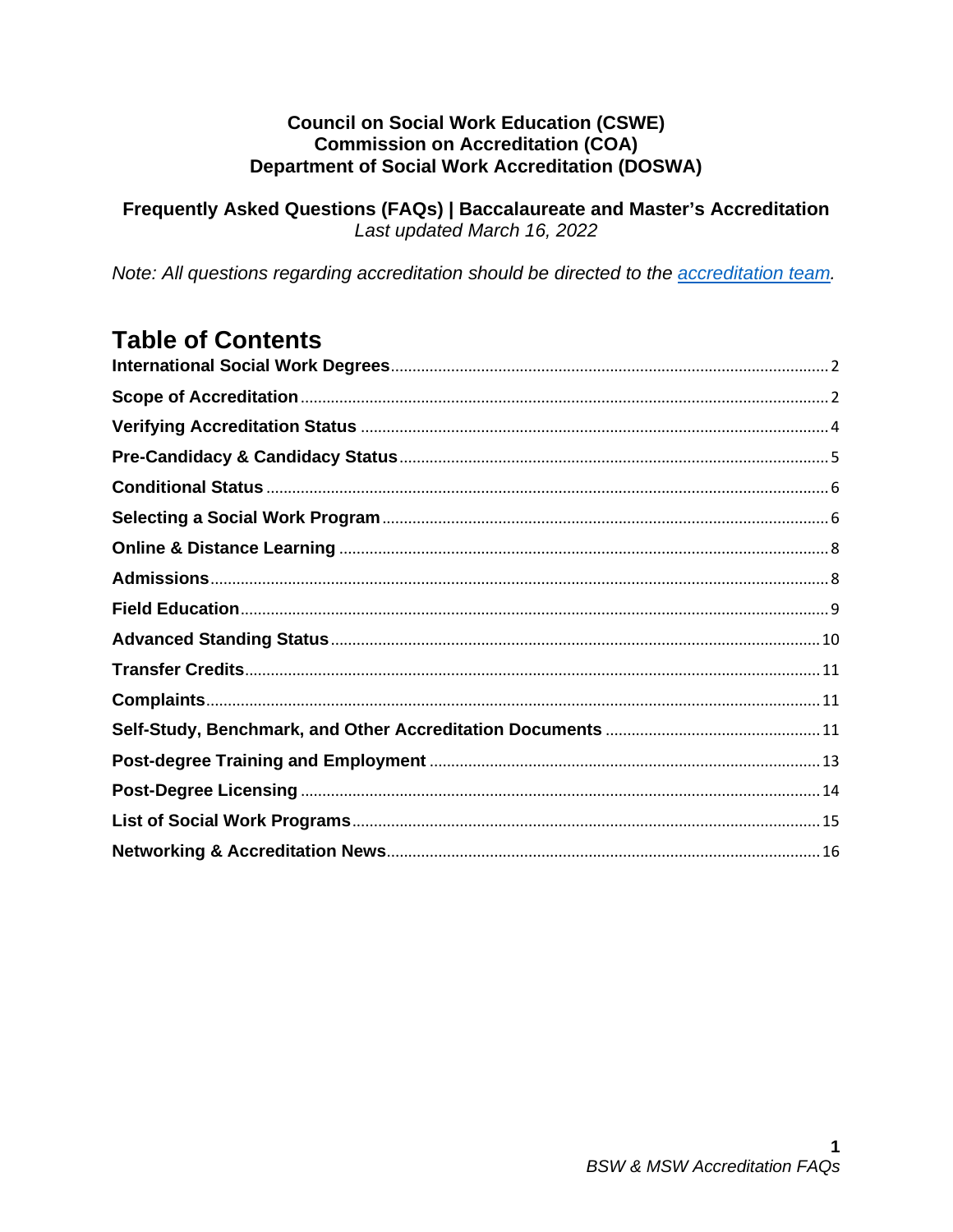# <span id="page-1-0"></span>**International Social Work Degrees**

# **1. Are social work programs outside the United States accredited by CSWE?**

- a. No. The accrediting authority of CSWE's Commission on Accreditation (COA) extends only to the United States and its territories. If you attended a social work program overseas and wish to work in the United States, it is advisable to have your degree evaluated by CSWE's International Social [Work Degree Recognition and Evaluation Service](https://www.cswe.org/centers-initiatives/international-degree-review/) (ISWDRES).
- b. Although CSWE does not accredit social work programs in Canada, graduates of Canadian programs accredited by the [CASWE](https://caswe-acfts.ca/) (formerly CASSW) are recognized through a [memorandum of understanding](https://www.cswe.org/getmedia/95e13933-1b9c-4f75-8f70-484f38ed4cc6/CASWE-MOU.pdf) as having earned a degree equivalent to graduates from a CSWE-COAaccredited program.
- **2. Does CSWE or ISWDRES keep a list of international social work programs previously recognized as equivalent?** 
	- a. No. CSWE's [International Social Work Degree Recognition and Evaluation](https://www.cswe.org/centers-initiatives/international-degree-review/)  [Service \(ISWDRES\)](https://www.cswe.org/centers-initiatives/international-degree-review/) evaluates individually earned degrees, not the social work programs from which the degree was earned. Thus, there are no pre-approved international social work programs. Each applicant is reviewed individually and independently after earning their degree. The only exception is graduates covered by the [memorandum of](https://www.cswe.org/getmedia/95e13933-1b9c-4f75-8f70-484f38ed4cc6/CASWE-MOU.pdf)  [understanding](https://www.cswe.org/getmedia/95e13933-1b9c-4f75-8f70-484f38ed4cc6/CASWE-MOU.pdf) with [CASWE](https://caswe-acfts.ca/) (formerly CASSW), the Canadian social work accrediting agency, are automatically recognized as having earned a degree equivalent to graduates from a CSWE-COA-accredited program.

# <span id="page-1-1"></span>**Scope of Accreditation**

# **3. What accreditation services does CSWE provide?**

- a. The Department of Social Work Accreditation (DOSWA) has outlined their [scope, services, resources, and boundaries](https://www.cswe.org/CSWE/media/AccreditationPDFs/CSWE-DOSWA-Scope-Services-Resources-9-14-20.pdf) and posted it publicly to the [CSWE accreditation webpage.](https://www.cswe.org/Accreditation)
- **4. Why does CSWE-COA not accredit associate degree programs, PhD programs, and minors?**
	- a. CSWE-COA limits its accreditation function to programs that prepare students for professional social work practice (i.e., baccalaureate, master's, professional practice doctoral, and post-master's fellowship programs). In general, associate degree programs prepare students for paraprofessional-level positions in social service agencies. Doctor of Philosophy (PhD) programs are typically research-oriented and primarily prepare students for academic, research, or administrative positions. Additionally, zero health profession accreditors regulate PhD programs. Minors prepare students for exploration of professional social work pathways.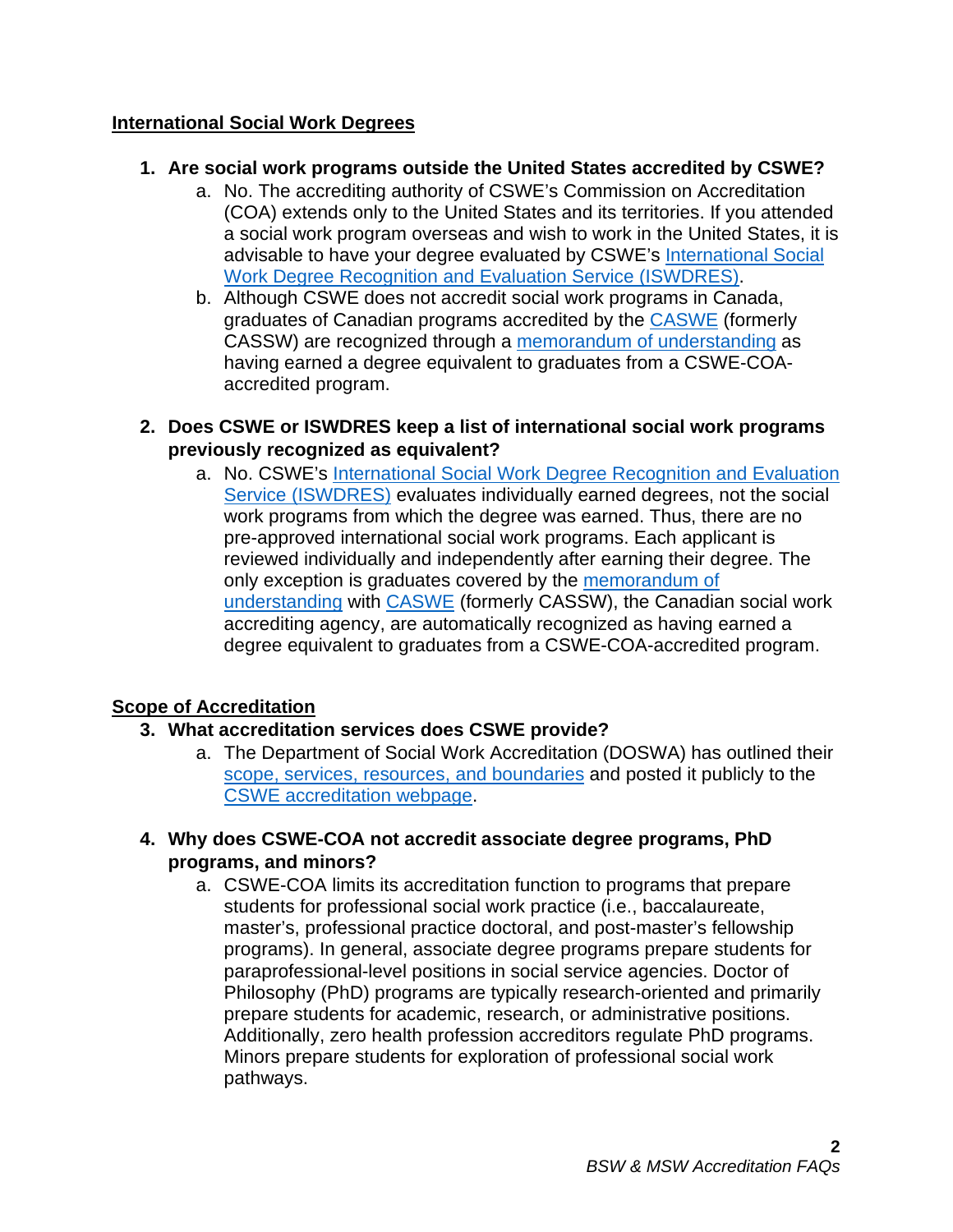## **5. Where can I find trustworthy accreditation information?**

- a. CSWE's [Department of Social Work Accreditation \(DOSWA\)](https://www.cswe.org/accreditation/info/contact-accreditation-staff/) is the only trusted, verified, and accurate source of accreditation information.
- b. The accreditation team has worked diligently to clarify and provide disclaimers that accreditation-related information not published or provided directly by the accreditation team or COA is not vetted by nor officially endorsed.
- c. This includes any information shared by CSWE members, faculty, administrators, consultants, and vendors in shared academic spaces, such as CSWE's Annual Program Meeting (APM).

# **6. Is accreditation-related information shared at CSWE's Annual Program Meeting (APM) reliable, valid, and accurate?**

- a. If the information is shared directly by member(s) of the accreditation team, then **yes**, it is accurate. The only endorsed services, content, trainings and workshops, publications, presentations, templates, tools, sample matrices, resources, etc. are those that CSWE-COA or the accreditation team create and publish ourselves on the CSWE [accreditation website.](https://www.cswe.org/Accreditation)
- b. If the information is shared by any other party external to the CSWE's accreditation team, then **no,** the information may be inaccurate. Other parties may include CSWE members, faculty, administrators, consultants, vendors, etc. Always verify the source of your information and [contact the](https://www.cswe.org/accreditation/info/contact-accreditation-staff/)  [accreditation team](https://www.cswe.org/accreditation/info/contact-accreditation-staff/) to ensure you are receiving the most accurate and current information!
- c. Companies are welcome to exhibit at CSWE's annual conference, however, that does not mean that CSWE, the accreditation team, nor COA is endorsing their product. The exhibit hall is outside of the purview of the accrediting agency.
- d. Finally, it is not a function of the COA to evaluate external accreditationrelated information or products for compliance with the EPAS. Rather programs are solely responsible for implementing, demonstrating, and maintaining compliance with the EPAS. Programs are then independently reviewed for compliance via the peer-reviewed accreditation processes. Programs are empowered to review the variety of rich resources available on the [CSWE accreditation website](https://www.cswe.org/Accreditation) and/or contact their [program's](https://www.cswe.org/accreditation/info/contact-accreditation-staff/)  [accreditation specialist](https://www.cswe.org/accreditation/info/contact-accreditation-staff/) as questions arise.

#### **7. Does CSWE have a list of qualified consultants to help us with our accreditation processes?**

a. No. Per section 1.2.13 in the [EPAS Handbook,](https://www.cswe.org/accreditation/standards/epas-handbook/) CSWE does not recommend the use of external paid consultants. External consultants hired by programs to assist in their reaffirmation of accreditation or progression through candidacy status are not employees or agents of CSWE. CSWE is in no way responsible for the services provided by such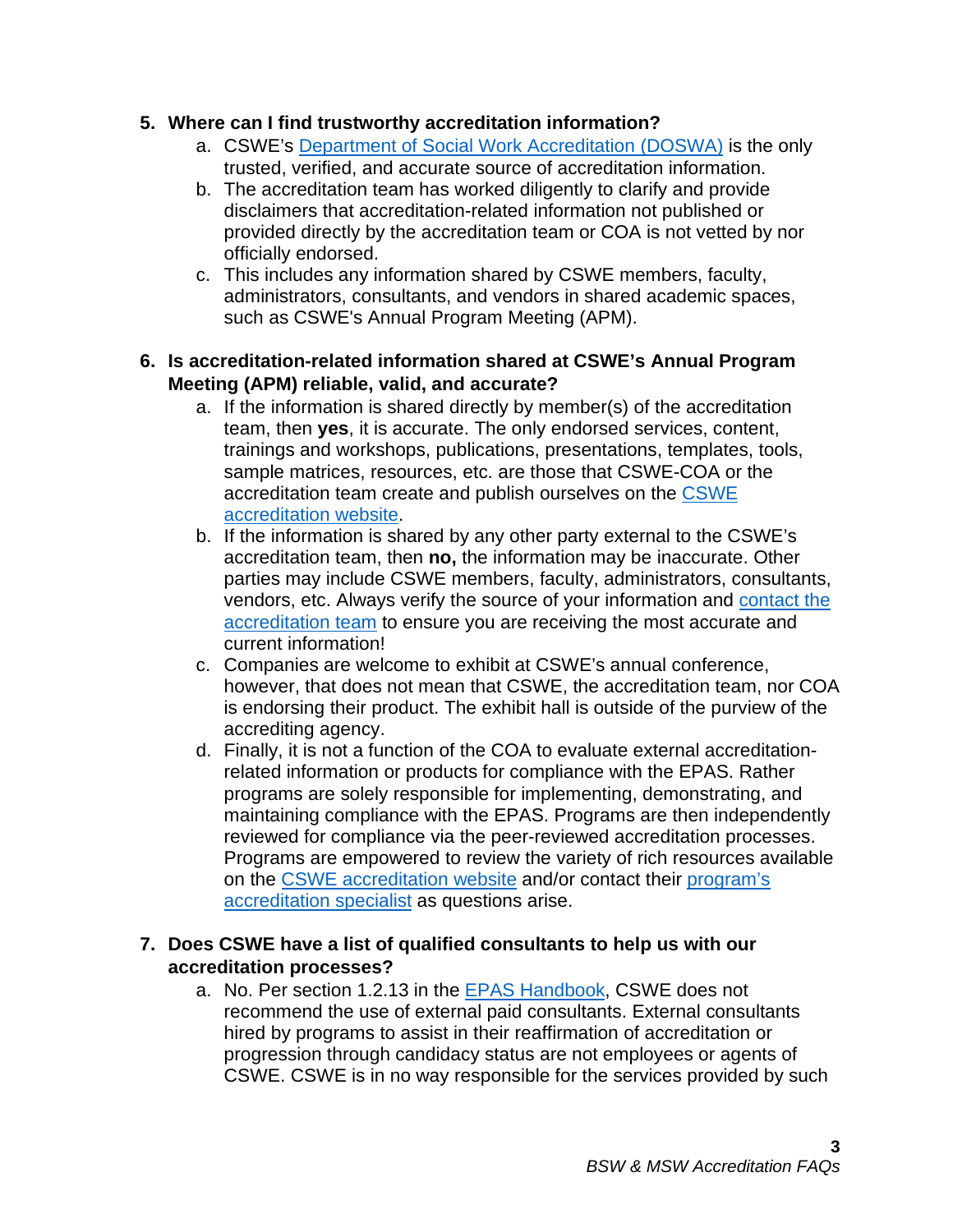consultants, and in no way does CSWE guarantee, recommend, or endorse the services of any consultant.

b. It is recommended that your program review the [accreditation services](https://www.cswe.org/CSWE/media/AccreditationPDFs/CSWE-DOSWA-Scope-Services-Resources-9-14-20.pdf) offered and collaborate with your [program's accreditation specialist,](https://www.cswe.org/accreditation/info/contact-accreditation-staff/) as the accreditation team is the only trusted, verified, and accurate source of accreditation information.

## <span id="page-3-0"></span>**Verifying Accreditation Status**

- **8. How do I know if my social work program is accredited?**
	- a. A comprehensive list of accredited and candidacy programs is housed in the [Directory of Accredited Programs](https://www.cswe.org/accreditation/directory/?) on the CSWE website.
- **9. My program is expecting an accreditation decision from the COA. When will this information be shared?** 
	- **a.** Changes in accreditation status are posted publicly 30-days following each COA meeting on the [CSWE website.](https://www.cswe.org/Accreditation/Information/COA-Decisions)
		- **i.** February COA meeting decisions are posted mid-March.
		- **ii.** June COA meeting decisions are posted mid-July.
		- **iii.** October COA meeting decision are posted mid-November.
	- b. Per section 1.1.10 in the EPAS Handbook, official decision letters are sent electronically to programs 30-45 days after each COA meeting.
		- **i.** February COA meeting decision letters are sent mid-late March.
		- **ii.** June COA meeting decision letters are sent mid-late July.
		- **iii.** October COA meeting decision letters are sent mid-late November.

#### **10.I couldn't find my social work program listed in the [Directory of Accredited](https://cswe.org/Accreditation/Directory-of-Accredited-Programs.aspx)  [Programs.](https://cswe.org/Accreditation/Directory-of-Accredited-Programs.aspx) Is my program accredited?**

- a. Our directory is searchable by all institutional names, program names, and former names.
- b. Be sure to also check [Formerly Accredited or Approved BSW Programs](https://www.cswe.org/accreditation/directory/formerly-accredited-or-approved-bsw-program/) or Formerly [Accredited MSW Programs.](https://www.cswe.org/accreditation/directory/formerly-accredited-msw-programs/)
- c. If you are unable to locate a record of your social work program on the CSWE website, then it may not be accredited.
- d. Contact a member of the [accreditation team](https://www.cswe.org/accreditation/info/contact-accreditation-staff/) to verify the status of your social work program.

# **11.Does CSWE have a list of accredited doctoral-level social work programs?**

a. CSWE' Commission on Accreditation is currently piloting the accreditation of professional practice doctoral programs (i.e., DSW programs). PhD programs are not accredited by CSWE-COA. Please visit this [website](https://www.cswe.org/accreditation/info/professional-practice-doctoral-program-accreditation/) for further information regarding the piloting initiative.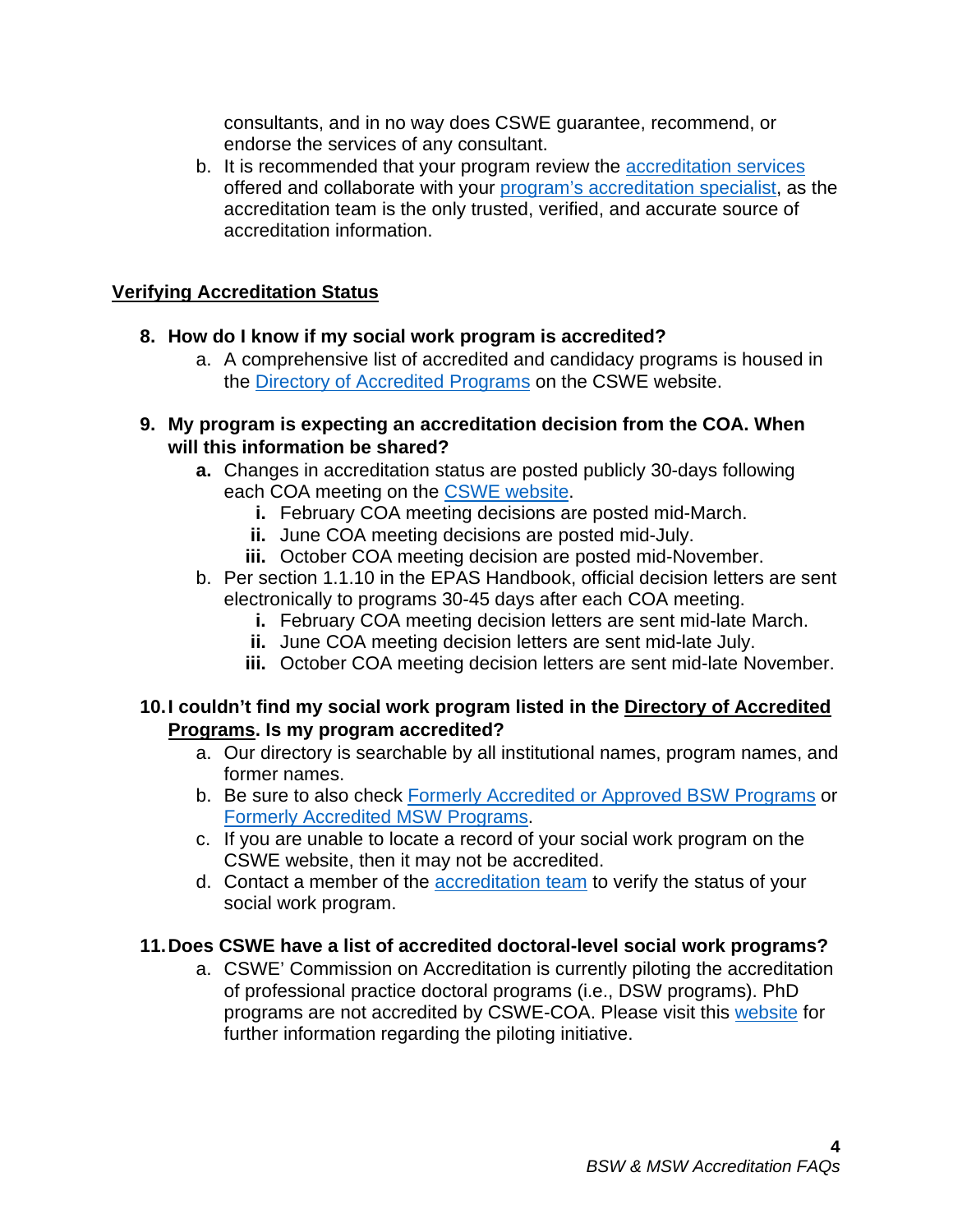# <span id="page-4-0"></span>**Pre-Candidacy & Candidacy Status**

# **12.What does it mean when a program is in candidacy?**

- a. Candidacy indicates that the social work program has made progress toward meeting criteria for the program quality assessment as evaluated via a peer review process. A program that has attained Candidacy has demonstrated a commitment to meeting the compliance standards set by the Educational Policy and Accreditation Standards (EPAS), but has not yet demonstrated full compliance.
- b. Students who enter programs that attain Candidacy in or before the academic year in which they begin their program of study will be retroactively recognized as having graduated from a CSWE-accredited program as long as the program attains Initial Accreditation. Candidacy is typically a three (3) year process and attaining Candidacy does not guarantee that a program will eventually attain Initial Accreditation. Candidacy applies to all program sites (i.e., locations) and delivery methods of the program. Accreditation provides reasonable assurance about the quality of the program and the competence of students graduating from the program.
- c. Programs in candidacy are issued a retroactive accreditation date which goes into effect once the program gains Initial Accreditation. This date is the academic year in which the program was granted candidacy status. For example, if a program was granted candidacy status in the academic year of 2020-2021, any student entering the program in the fall of 2020 and beyond will be considered to have graduated from an accredited social work program so long as the program receives its eventual Initial Accreditation.
- d. Read more about the Candidacy process in the Candidacy section of the [EPAS Handbook](https://www.cswe.org/accreditation/standards/epas-handbook/) housed on the CSWE website.
- e. To understand how candidacy status will affect you as a student, contact your social work program director and/or a member of the [accreditation](https://www.cswe.org/accreditation/info/contact-accreditation-staff/)  [team.](https://www.cswe.org/accreditation/info/contact-accreditation-staff/) Contact information for social work programs is located in the [Directory of Accredited Programs.](https://www.cswe.org/accreditation/directory/?)

#### **13.What does it mean when a program is pre-candidacy?**

- a. Pre-Candidacy indicates that the social work program has submitted an application to be reviewed for Candidacy. A program that has attained Pre-Candidacy has not yet been reviewed by the Commission on Accreditation (COA) or been verified to be in compliance with the Educational Policy and Accreditation Standards (EPAS).
- b. Students who enter the program while it is still in Pre-Candidacy will not be recognized as attending a program in Candidacy unless the program attains Candidacy in the academic year in which those students enter. The Candidacy Process is typically a three (3)-year process and there is no guarantee that a program in Pre-Candidacy will eventually attain Candidacy or Initial Accreditation. Students who enter programs that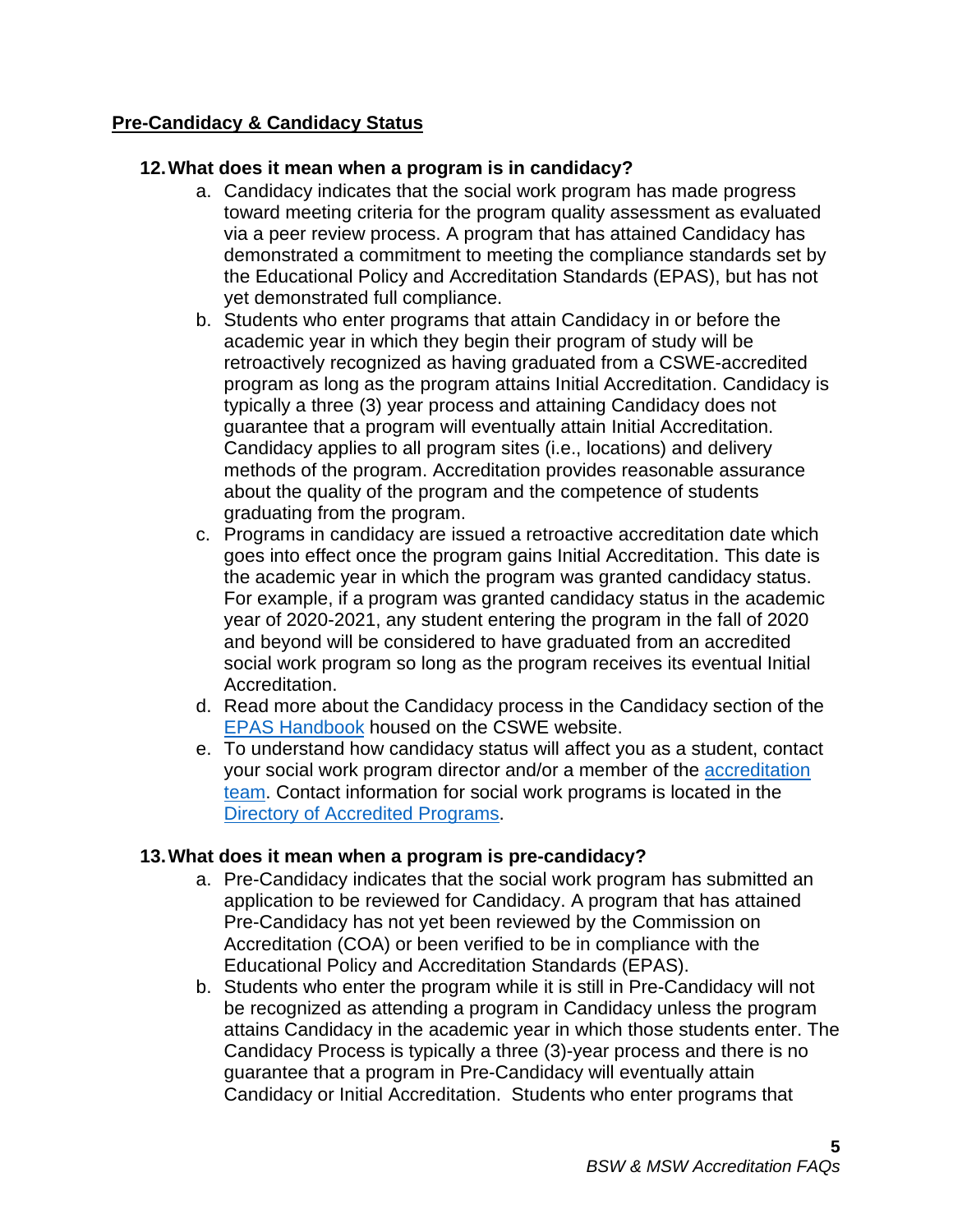attain Candidacy in or before the academic year in which they begin their program of study will be retroactively recognized as having graduated from a CSWE-accredited program as long as the program attains Initial Accreditation. Pre-Candidacy applies to all program sites (i.e., locations) and delivery methods of the program. Accreditation provides reasonable assurance about the quality of the program and the competence of students graduating from the program.

- c. Read more about the Pre-Candidacy process in the Candidacy section of the [EPAS Handbook](https://www.cswe.org/accreditation/standards/epas-handbook/) housed on the CSWE website.
- d. To understand how candidacy status will affect you as a student, contact your social work program director and/or a member of the [accreditation](https://www.cswe.org/accreditation/info/contact-accreditation-staff/)  [team.](https://www.cswe.org/accreditation/info/contact-accreditation-staff/) Contact information for social work programs is located in the [Directory of Accredited Programs.](https://www.cswe.org/accreditation/directory/?)

# <span id="page-5-0"></span>**Conditional Status**

- **14.My program was placed on conditional accredited status. How does this affect me as a student?**
	- **a.** Students who graduate from programs on Conditional Accredited Status will still be recognized as having graduated from a CSWE-accredited program.
	- **b.** Changes in accreditation status are posted publicly 30-days following each COA meeting on the [CSWE website.](https://www.cswe.org/accreditation/directory/?)
		- **i.** February COA meeting decisions are posted mid-March.
		- **ii.** June COA meeting decisions are posted mid-July.
		- **iii.** October COA meeting decision are posted mid-November.
	- **c.** The COA places a program on conditional accredited status when the program is found out of compliance with one (1) or more Educational Policy or Accreditation Standards (EPAS) and believes that noncompliance issues can be resolved by the program within one (1) year. Conditional status is an adverse decision, and programs may request reconsideration. If the program accepts The COA's decision, it submits a restoration report within one (1) year.

# <span id="page-5-1"></span>**Selecting a Social Work Program**

#### **15.How do I decide which social work program is best for me?**

- a. Students are encouraged to select a program that meets both your professional and personal goals.
- b. Ask practical questions, such as:
	- i. Can I live here for the next two (2) or four (4) years?
	- ii. Is the program delivered in a way that supports my learning style and lifestyle needs (i.e., online, hybrid, location-based, evening and weekend options, campus experience, etc.)?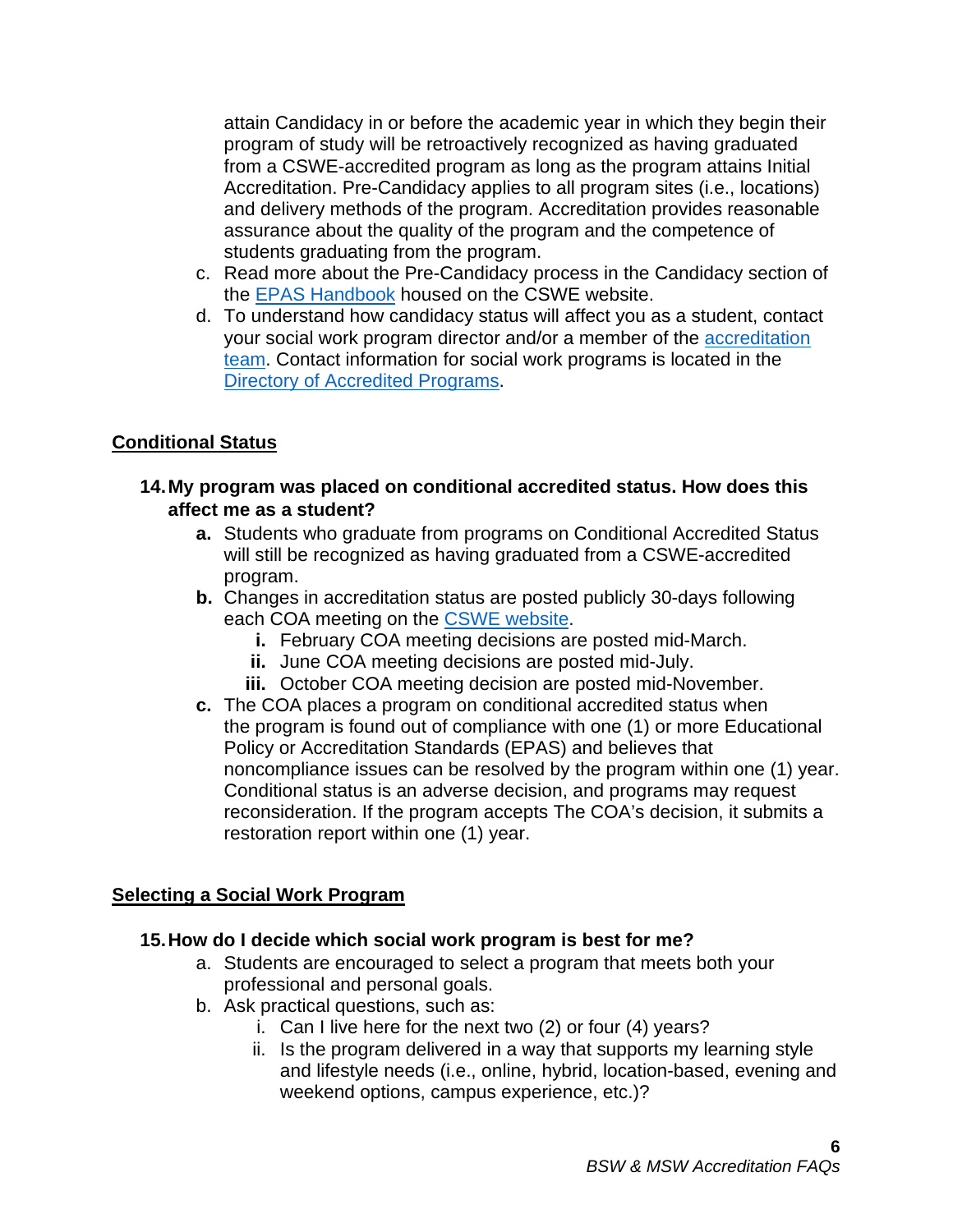- iii. Is it affordable?
- iv. Is the institution too large or too small?
- v. Will I need to commute?
- vi. Does the program offer the specialization or concentration I want?
- vii. Does the program appear to have a faculty and staff with whom I can collaborate?
- viii. Are there ample field placement opportunities in my area of interest?
- c. You can access CSWE's online [Directory of Accredited Programs](https://www.cswe.org/accreditation/directory/?) to review a listing of accredited and candidate social work programs. The Directory is sortable by a number of features, attributes, and options to assist you in narrowing your search. Once you have located programs that interest you, you are encouraged to use the contact information in the directory to contact those programs directly.

#### **16.Which are the best social work programs in the United States?**

a. CSWE-COA accredits social work education programs; it does not provide qualitative information, subjective judgments, nor opinions about programs. Nor do we compare or "rank" them. Accreditation is meant to provide assurance that a program has met the profession's minimum standards for professional social work education.

# **17.Can CSWE provide me guidance or advice in selecting a social work program for me?**

- a. No, providing enrollment guidance or career advice is not a service CSWE provides as we do not rank, recommend, nor comment on the quality of accredited and candidate programs. All accredited and candidate programs must meet the current set of standards. As an accrediting body, CSWE-COA maintains ethical boundaries and impartiality.
- b. We do offer a variety of resources to assist in selecting an accredited program. CSWE houses the [Directory of Accredited Programs.](https://www.cswe.org/accreditation/directory/?) You are encouraged to utilize the Directory, which is sortable by a number of features, as you reflect on your career goals and make an informed decision about your educational journey.

# **18.Does CSWE have a master list of tuition and fees for each accredited program?**

**a.** No, this is not a service provided by CSWE as tuition, fees, and other expenses associated with educational programs is governed by each individual institution. Review the social work program's website for information regarding cost of attendance or contact the program directly. Contact information for all accredited and candidate social work programs is housed in the [Directory of Accredited Programs](https://www.cswe.org/accreditation/directory/?) on CSWE website.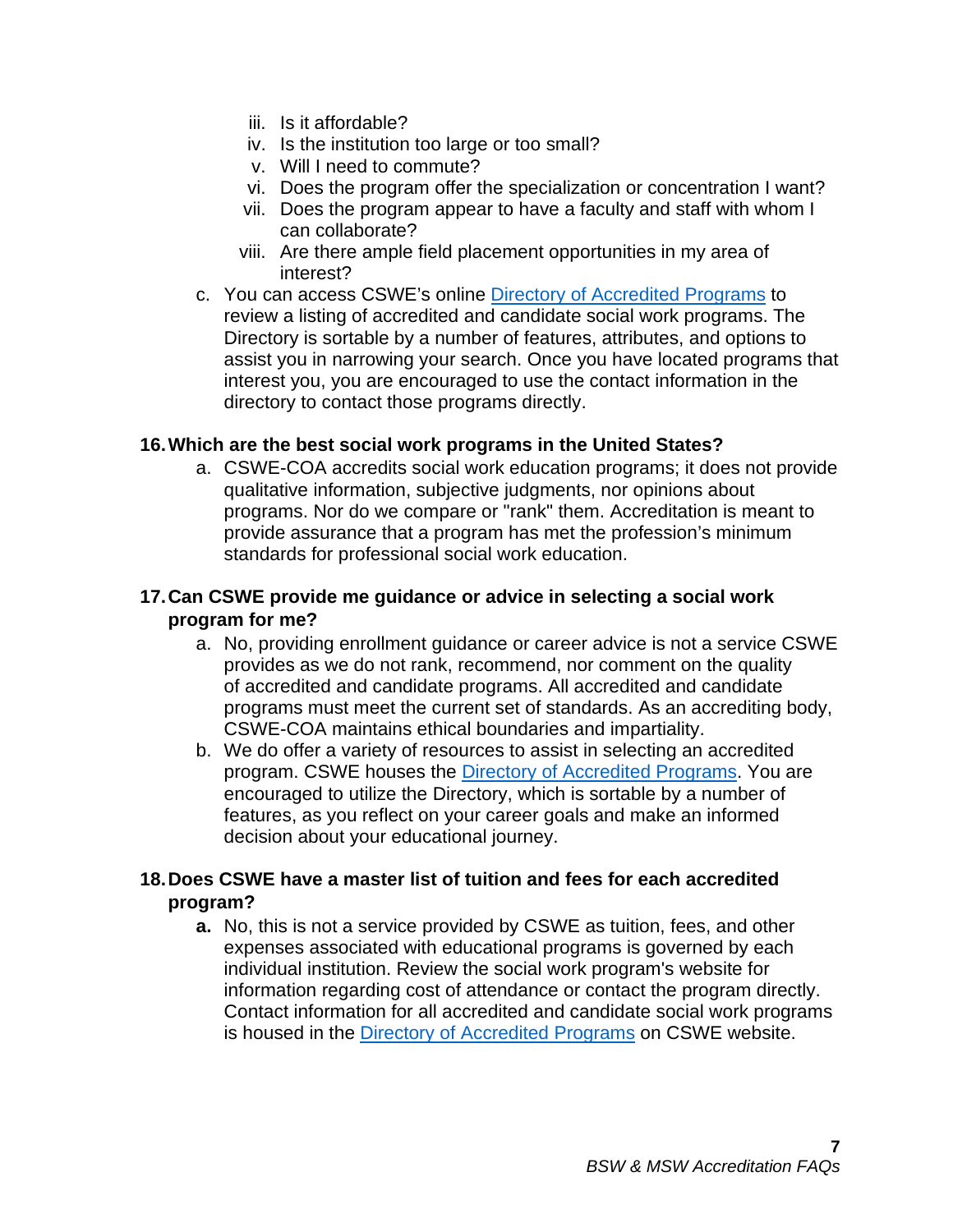# **19.Does CSWE offer scholarships, fellowships, grants, or other funding for my social work studies?**

a. Learn more about CSWE offerings and external funding opportunities on the [CSWE website.](https://www.cswe.org/Students)

# <span id="page-7-0"></span>**Online & Distance Learning**

## **20.Are there any CSWE-COA-accredited, distance-learning or online learning social work programs?**

- a. Yes, the [Directory of Accredited Programs](https://www.cswe.org/accreditation/directory/?) includes online program options and all locations covered by the program's accreditation status. All accredited and candidate programs are subject to the same accreditation standards and review criteria by the Commission on Accreditation (COA), regardless of the curriculum delivery methods used.
- b. Many accredited social work programs utilize distance education for some or all of their courses and curriculum. Many offer part-time, extended-day, or evening courses at their main, satellite, or branch campuses.
- c. Each program design is different, and each may have specific admissions requirements for its distance-education programs. Please contact your program of interest directly to inquire! Contact information for all accredited and candidate social work programs is housed in the [Directory](https://www.cswe.org/accreditation/directory/?)  [of Accredited Programs](https://www.cswe.org/accreditation/directory/?) on CSWE website.

# <span id="page-7-1"></span>**Admissions**

- **21.Can I enter an accredited master's social work program without a regionally accredited baccalaureate degree?**
	- a. No. The criteria for admission to a master's social work program must include an earned baccalaureate degree in any discipline from a college or university accredited by a recognized regional accrediting association.
	- b. This includes individuals whose degree was recognized as equivalent through CSWE's International Social Work Degree Recognition and Evaluation Service (ISWDRES) and graduates from Canadian social work programs accredited by CASWE covered by the memorandum of understanding between CSWE and CASWE.
	- c. Students may also contact the [regional accrediting body](https://www.chea.org/regional-accrediting-organizations) that accredits institution they are interested in attending to inquire if there is a process for determining equivalency or recognizing the degree(s) previously received as comparable to a regionally accredited baccalaureate degree. As long as the regional accrediting body recognizes the degree as comparable, program may admit those students.
	- d. Please note that while the CSWE-COA accrediting body sets the minimum standards, it is completely within the purview of each accredited social work program to institute their own admission criteria and requirements.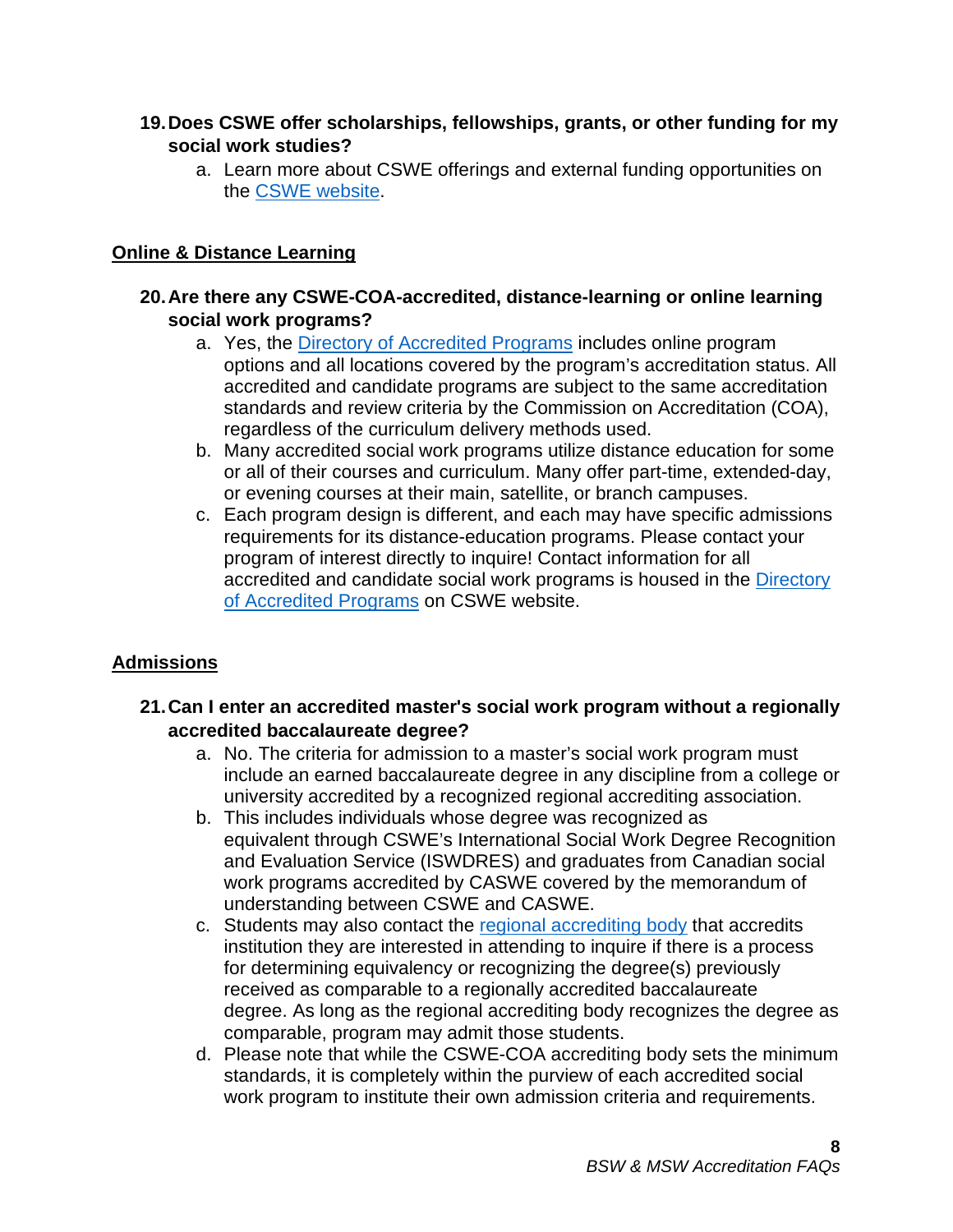Most master's social work programs admit students with a regionally accredited baccalaureate degree in any field of study. An accredited baccalaureate social work degree is not a CSWE-COA requirement for admission to a master's social work program. However, students are encouraged to contact their program of interest directly to ensure they meet all admission criteria / requirements.

# <span id="page-8-0"></span>**Field Education**

#### **22.How many field hours must I complete?**

a. Baccalaureate students must complete a minimum of 400 field education hours and master's students must complete a minimum of 900 field education hours. Advanced standing students must complete a minimum of 900 hours between their baccalaureate and master's social work programs. While the CSWE-COA accrediting body determines the minimum standards, individual programs may elect to require hours above the minimum.

#### **23.Can I have a paid social work field education placement?**

- a. Neither the CSWE-COA accrediting body nor the current set of standards prohibit a student from completing a paid field education placement.
- b. It is within the purview of each social work program to develop policies regarding field placements at the same organization at which a student is employed. The relationships between an employee and employer is different than a student and field placement. An employee is responsible for aiding the organization; whereas the field-setting is responsible for supporting the student learner. The program is responsible for ensuring the integrity of the field education learning environment. We advise arranging a conversation with your program's field director as they may assist you in understanding your program's specific field education policies and procedures. Contact information for social work programs is located in the [Directory of Accredited Programs](https://www.cswe.org/accreditation/directory/?)

#### **24.What are the required credentials for field instructors?**

- a. Field instructors for baccalaureate students hold a baccalaureate or master's degree in social work from a CSWE-accredited program and have 2 years post-social work degree practice experience in social work.
- b. Field instructors for master's students hold a master's degree in social work from a CSWE-accredited program and have 2 years post-master's social work practice experience (defined in the [2015 EPAS](https://www.cswe.org/accreditation/standards/2015-epas/) Glossary).
- c. While these are minimum required credentials, each accredited social work program may institute additional requirements.
- d. For cases in which a field instructor does not have the minimum required credentials, the social work program is responsible for developing and implementing a process to reinforce the social work perspective with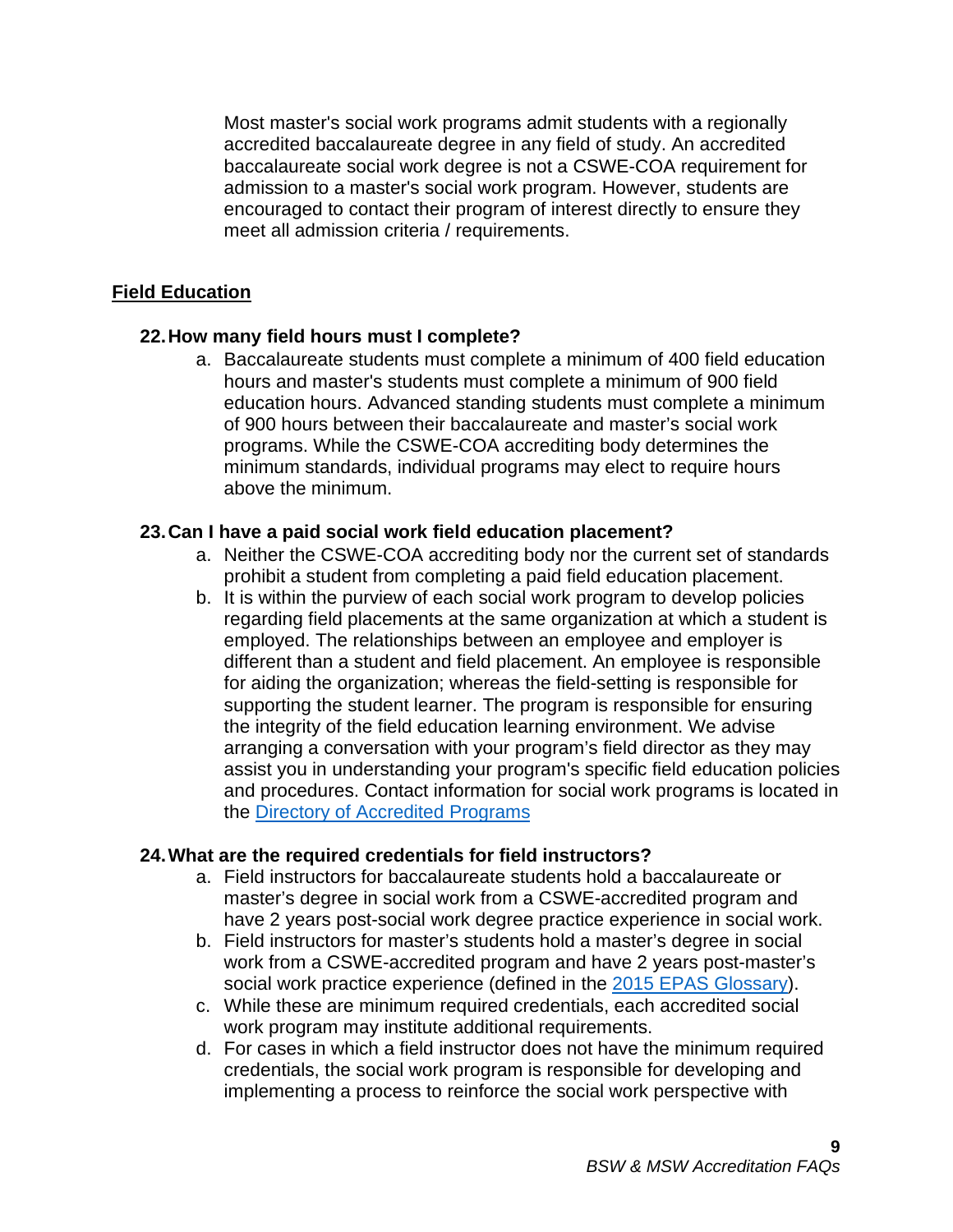students. This allows programs to work flexibly in rural settings, in cases where a credentialed field instructor leaves, with large agencies that have limited social workers onsite, or settings that are high quality yet do not have a social worker onsite.

#### **25.How often must I meet with my field instructor?**

a. The frequency and format of field education supervision is within the purview of each accredited social work program. The program develops their expectations regarding field education supervision. We advise arranging a conversation with your program's field director as they may assist you in understanding your program's specific field education policies and procedures. Contact information for social work programs is located in the [Directory of Accredited Programs.](https://www.cswe.org/accreditation/directory/?)

# **26.Does CSWE determine what activities I will complete at my field placement?**

a. No. Roles, responsibilities, and opportunities for social work practice differ per field agency site. CSWE employs a competency-based education model where students learn the knowledge, values, skills, and cognitive & effective processes necessary for generalist social work practice with individuals, families, groups, organizations, and communities and/or specialized practice within a certain area of specialization. Please refer to the social work competencies in the EPAS for more information regarding expected student learning outcomes in classroom and field settings.

# <span id="page-9-0"></span>**Advanced Standing Status**

#### **27.Can I enter a master's program as advanced standing status if I earned my baccalaureate social work degree more than 5-7 years ago?**

a. Each accredited master's social work program selects and implements their own criteria for issuing advanced standing status. At minimum advanced standing is awarded only to graduates holding degrees from baccalaureate social work programs accredited by CSWE-COA, recognized through its International Social Work Degree Recognition and Evaluation Services,\* or covered under a memorandum of understanding with international social work accreditors (Canada).

# **28.Can I enter program as advanced standing status if I did not earn an accredited baccalaureate social work degree?**

a. No. An accredited baccalaureate social work degree is required to qualify for advanced standing status. Check your program's accredited status is the [Directory of Accredited Programs.](https://www.cswe.org/accreditation/directory/?)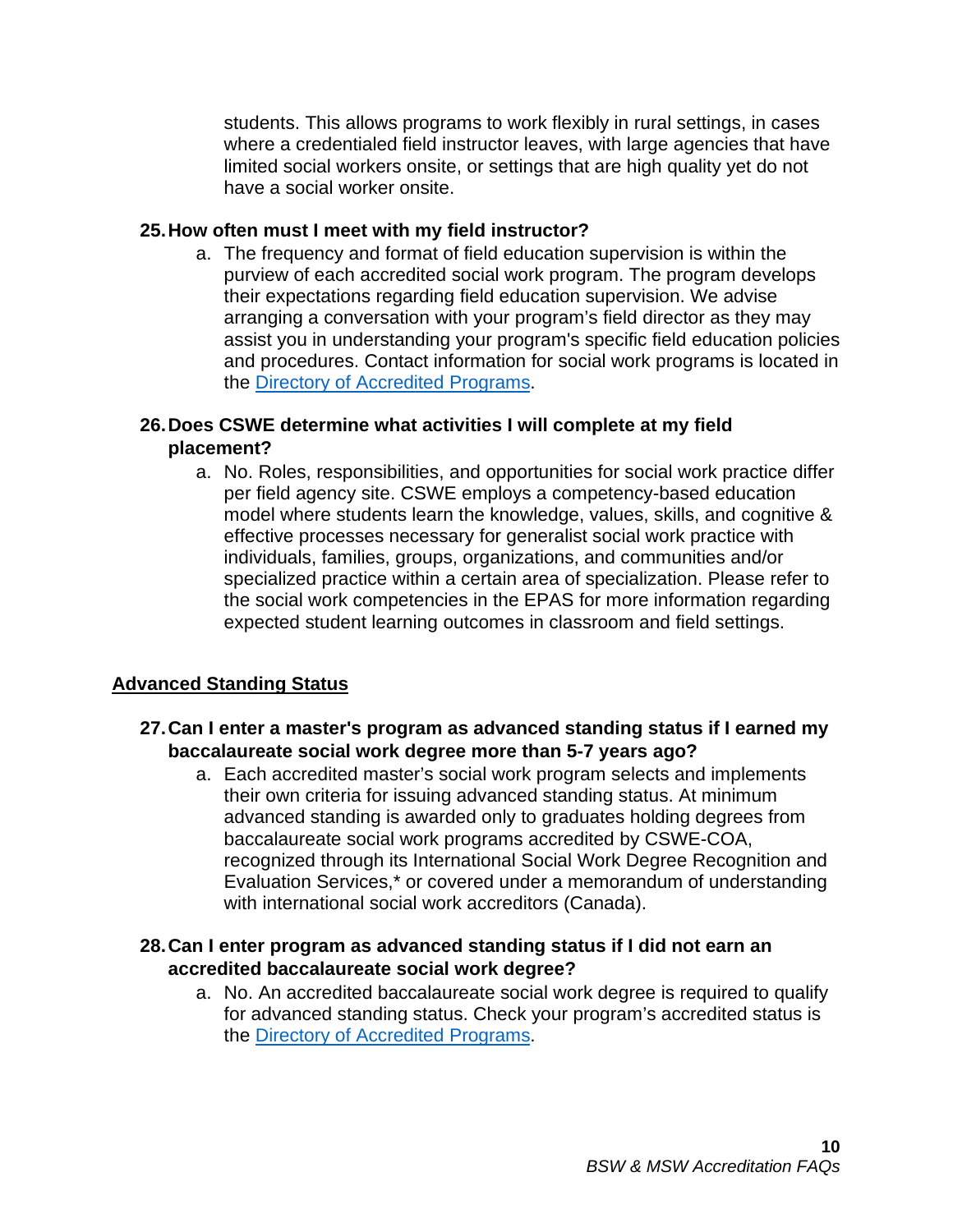# <span id="page-10-0"></span>**Transfer Credits**

#### **29.Can I transfer credits to my new social work program?**

a. The accreditation process respects each institution's policies and procedures concerning the transfer of credits. Thus, each accredited program may determine which (if any) courses may be transferred/waived from your previous studies.

#### <span id="page-10-1"></span>**Complaints**

- **30.I have a complaint about my social work program, how do I file it with CSWE-COA?**
	- a. Formal complaints to the accrediting body **must pertain to matters related to program compliance with the Educational Policy and Accreditation Standards (EPAS)**. The Commission on Accreditation (COA) is not authorized to adjudicate, arbitrate, or mediate individual faculty or student grievances against a program. Complainants must use all appropriate institutional and professional channels of appeal before filing a formal complaint with CSWE.
	- b. Please refer to complaint policies and procedures in section 1.2.1 in the [EPAS Handbook](https://www.cswe.org/accreditation/standards/epas-handbook/) for filing a complaint.

## <span id="page-10-2"></span>**Self-Study, Benchmark, and Other Accreditation Documents**

#### **31.What academic year should be captured in the self-study?**

- a. The self-study content commonly reflects the full academic year prior to the submission of the document. This is typically referred to as the "yearof-record" and is flexible based upon the program's document due date.
- b. However, a more accurate framing is to consider the self-study as a rolling snapshot of where the program currently is; not reflecting back on previous or outdated operations and information.
- c. While the document may capture the year prior to submission of the selfstudy, the program should be cognizant to update their documents regarding any changes that strengthen compliance. The most frequent changes include composition of faculty, students, staff, other personnel, adding / removing program options, updated assessment data, updates to policies or procedures, or enhancements made to program operations to strengthen compliance with the EPAS. This list is not exhaustive, so it is important to ensure that all information, personnel, operations, program options, and data are captured in the self-study is current, accurate, and aligned with the EPAS.
- d. With regard to program personnel, the program should capture the most up-to-date information in the self-study to the best of their ability. This ensures the site visitor has access to current faculty and personnel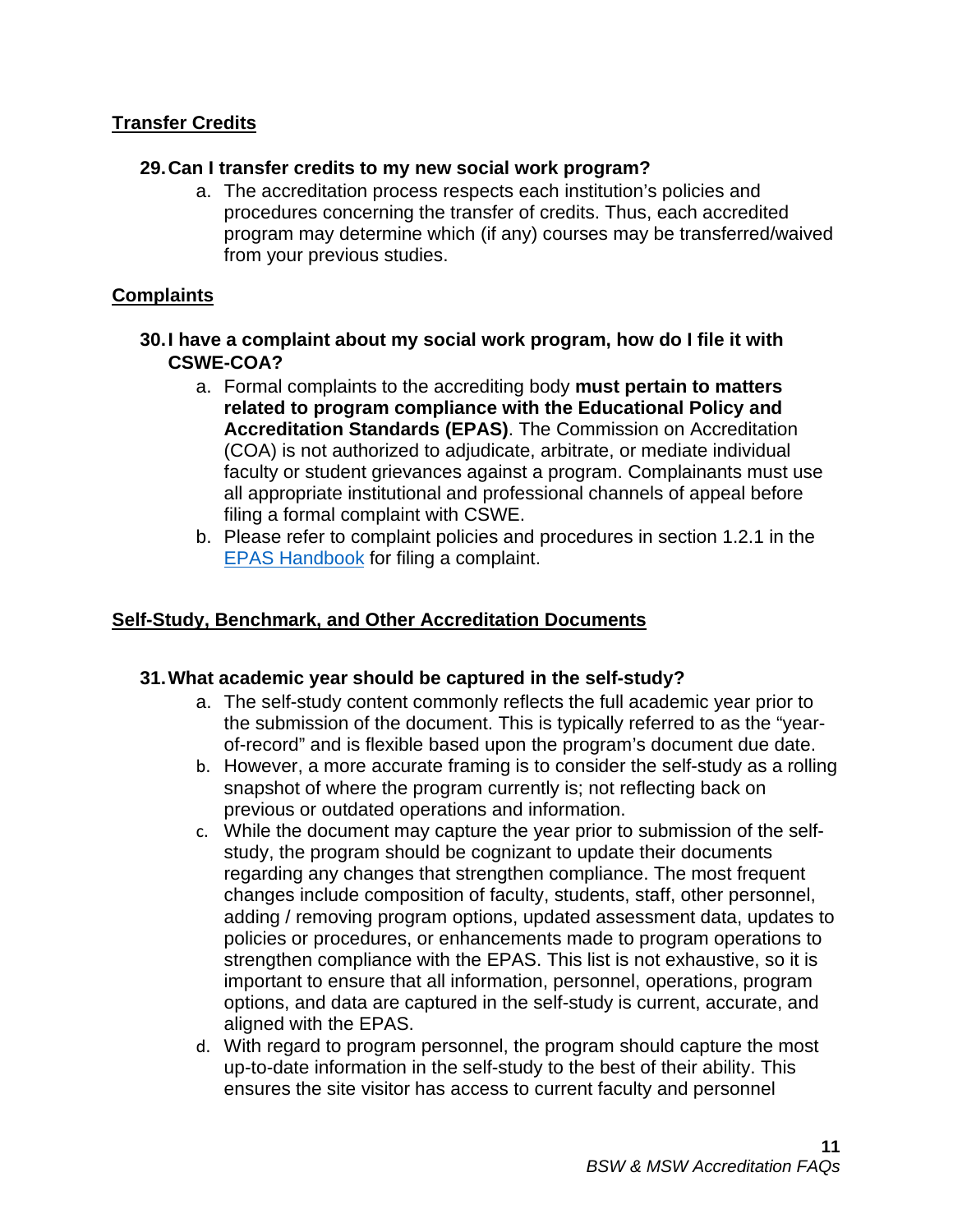information reflecting those with whom they will meet on campus during their visit.

- *e.* In the self-study, programs should capture all components they wish to have reaffirmed for compliance with the EPAS. Remember that programs are requesting the COA to affirm these operations for the next 8-years. So, the self-study should capture the program's best compliance plan that reflects current operations now and moving forward for the next 8-years. *Note: review policy 1.2.4 Program Changes in the [EPAS Handbook](https://www.cswe.org/accreditation/standards/epas-handbook/) for information on changes between review cycles.*
- *f.* Submitting outdated information in the self-study, benchmark, or other accreditation documents may result in a citation or other action by the COA in order to request the most current and accurate program materials.

# **32.May I request a sample self-study, benchmark, or other accreditationrelated document as a model?**

- a. No. Per section 1.2.7 in the [EPAS Handbook,](https://www.cswe.org/accreditation/standards/epas-handbook/) accreditation staff do not share program-specific information with other programs for any purpose, including independent scholarly research. Staff do not share program contact information, program lists, accreditation spreadsheets, or other individualized program information not already publicly available on the CSWE website and [Directory of Accredited Programs.](https://www.cswe.org/accreditation/directory/?)
- b. The accreditation team has worked diligently and are proud to provide high quality [services,](https://www.cswe.org/CSWE/media/AccreditationPDFs/CSWE-DOSWA-Scope-Services-Resources-9-14-20.pdf) content, trainings and workshops, publications, presentations, templates, tools, sample matrices, resources, and more to provide clear, proactive, and transparent support throughout the accreditation process and in-between review cycles. Check out all offerings on the [CSWE accreditation webpage.](https://www.cswe.org/Accreditation)
- c. The accreditation team recommends utilizing the Self-Study / Initial Accreditation Optional Self-Study Template, Benchmark 1 Optional Template, or Benchmark 2 Optional Template as well as the Interpretation Guide to support your accreditation goals and processes.
- d. A variety of trainings [and workshops](https://www.cswe.org/accreditation/training/) are also available to help programs understand, implement, and document compliance with the EPAS.
- e. Providing samples is not a common nor advisable practice amongst accreditors as programs are encouraged to implement and document compliance with the EPAS creatively according their program's unique context. This allows for innovation, experimentation, and continuous quality improvement to thrive.
- f. Since each program is reviewed independently, replicating a program that passed an accreditation review does not guarantee the same outcome for your program.
- g. Programs may elect to share sample documents amongst themselves, however, please remember that CSWE's [Department of Social Work](https://www.cswe.org/accreditation/info/contact-accreditation-staff/)  [Accreditation \(DOSWA\)](https://www.cswe.org/accreditation/info/contact-accreditation-staff/) is the only trusted, verified, and accurate source of accreditation information.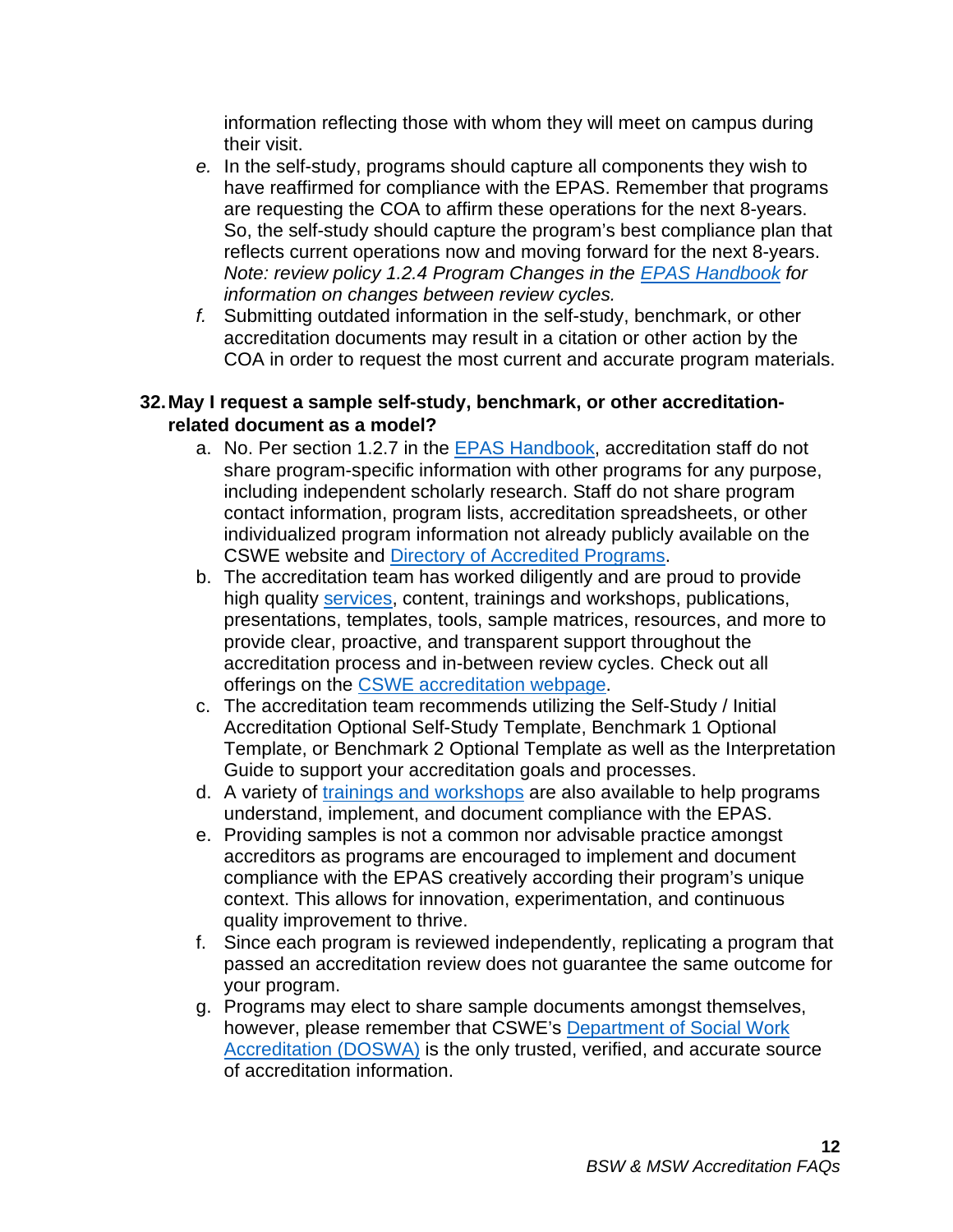## **33.Can I copy and paste our program's previous self-study as a baseline for our next self-study?**

- a. We do not advise using your program's previous self-study as the foundation for the next self-study. The program will be writing to a new set of standards with different requirements and interpretations. A fresh canvas, new perspectives, and approaching this as a continuous quality improvement and renewal process is advisable.
- b. A variety of [trainings and workshops](https://www.cswe.org/accreditation/training/) as well as [presentations](https://www.cswe.org/accreditation/training/accreditation-powerpoints/) are also available to help programs understand, implement, and document compliance with the EPAS.

# <span id="page-12-0"></span>**Post-degree Training and Employment**

- **34.Which type of degree is most favored by employers? Will employers differentiate between an online degree versus a degree obtained inperson?**
	- a. CSWE does not rank, recommend, nor comment on the quality of accredited programs. All accredited programs must meet the current set of standards. As an accrediting body, CSWE-COA maintains ethical boundaries and impartiality. We do offer a variety of resources to assist in selecting an accredited program. CSWE houses the [Directory of](https://www.cswe.org/accreditation/directory/?)  [Accredited Programs.](https://www.cswe.org/accreditation/directory/?) You are encouraged to utilize the Directory, which is sortable by a number of features, as you reflect on your career goals and make an informed decision about your educational journey.
	- b. The professional job market is an ever-shifting landscape. CSWE nor the accrediting body compare or rank types of program delivery methods, such as online and in-person. When attending a CSWE-COA-accredited program, delivery method does not impact educational quality. All accredited programs, regardless of delivery method are required to demonstrate compliance with the same set of standards. Thus, if your employer requires a CSWE-COA-accredited degree, there is no difference between whether the degree was earned on-campus or online, from our perspective. It is CSWE-accredited.

# **35.What post-degree training opportunities exist?**

c. From 2019-2022, CSWE's Commission on Accreditation (COA) and the Fellowship Review Committee (FRC) piloted the accreditation of postmaster's social work fellowship programs. Fellowship programs are hosted by sites offering social work services in the United States, its territories, or on U.S. military installations and advance the knowledge and skills of a social work practitioner in a focused area of practice. Through completion of a fellowship program, trainees obtain advanced competencies and/or core expertise and skills beyond those attained through completion of a master's degree in social work. CSWE staff will be working in 2022 to revise fellowship accreditation materials to allow for additional fellowship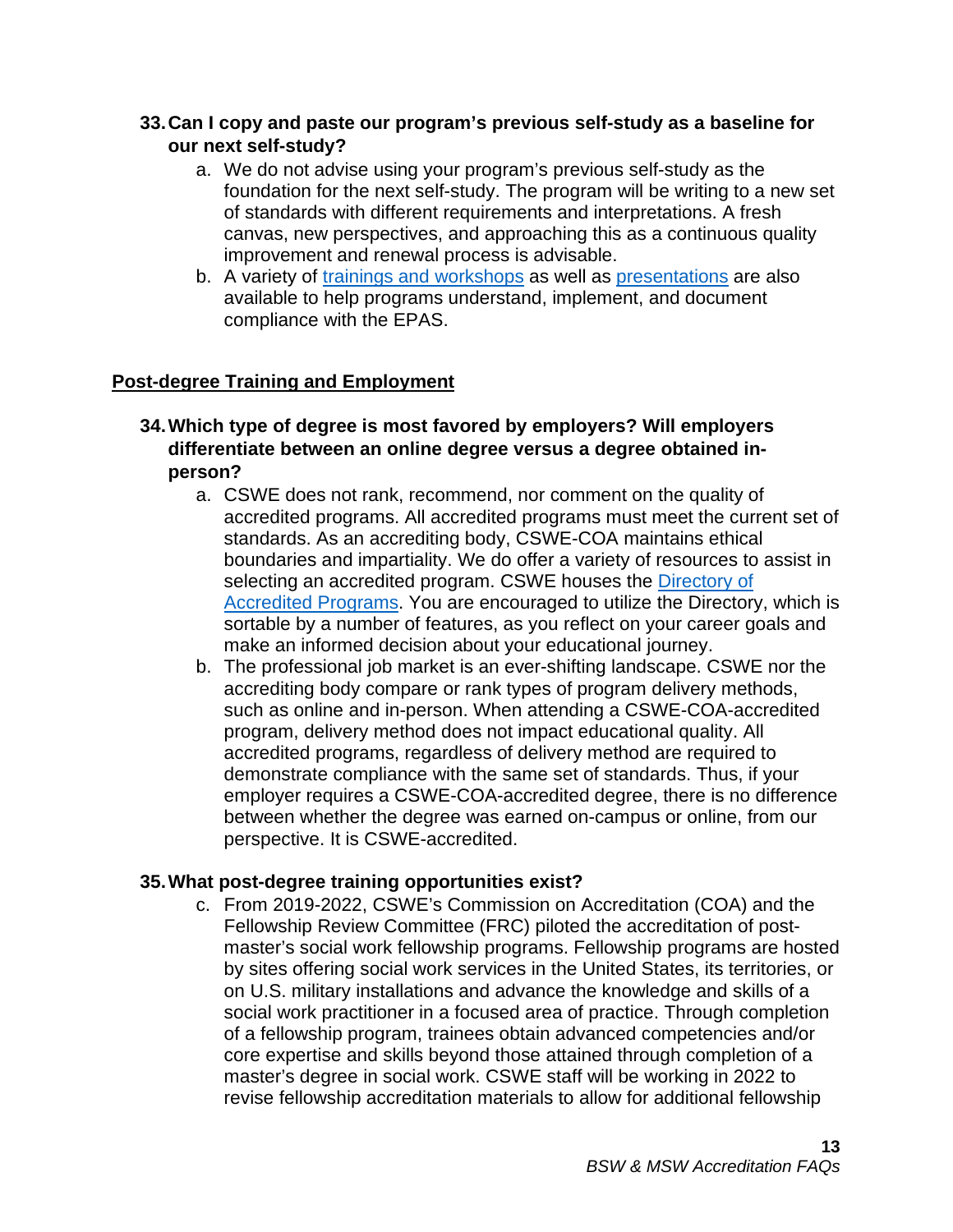programs to seek accreditation. Updates will be communicated and posted on [this website](https://www.cswe.org/accreditation/info/post-master-s-social-work-fellowship-accreditation/) as they become available.

#### <span id="page-13-0"></span>**Post-Degree Licensing**

#### **36.I have questions regarding licensure. Who can I speak to at CSWE?**

d. CSWE staff do not discuss licensing. Professional social work licensure post-degree is under the authority of a designated board within each individual state government. Your state government is responsible for regulating licensure and setting criteria required to become a licensed professional social worker. Requirements may differ by state. Contact information for individual state licensing boards can be found on the [Association of Social Work Boards \(ASWB\) website](http://www.aswb.org/) or through an internet search for a licensing board for a particular state. Questions regarding licensure and professional practice should be directed to the board in your state. Questions regarding the national social work licensing exams should be directed to the ASWB, the body that publishes and administers the exams.

#### **37.Does CSWE-COA accredit courses required for licensure?**

e. No. CSWE-COA accredits social work education programs not individual courses. Questions regarding post-degree licensure requirements and professional practice should be directed to the [social work board](http://www.aswb.org/) in your state.

# **38.Can CSWE connect me with a supervisor per the licensing requirements in my state?**

f. No, this is not a service provided by CSWE as licensing requirements is within the sole jurisdiction of the social work licensing board in your state. You may also consider contacting the [Association of Social Work Boards](http://www.aswb.org/)  [\(ASWB\)](http://www.aswb.org/) or the [National Association of Social Workers \(NASW\)](https://www.socialworkers.org/About/Chapters/Find-a-Chapter) state chapter in your area regarding potential supervisors related to licensing requirements.

#### **39.If I complete an online social work program or a program outside of my state, will I be able to get a license after graduation?**

- g. First, verify your program's accredited status by visiting the [Directory of](https://www.cswe.org/accreditation/directory/?)  [Accredited Programs.](https://www.cswe.org/accreditation/directory/?) Second, note that accreditation and post-degree licensure are completely separate regulations.
- h. When attending a CSWE-COA-accredited program, delivery method does not impact educational quality. All accredited social work programs must meet the same accreditation standards. Thus, if your state-based social work licensing board requires a CSWE-COA-accredited degree, there is no difference between whether the degree was earned on-campus or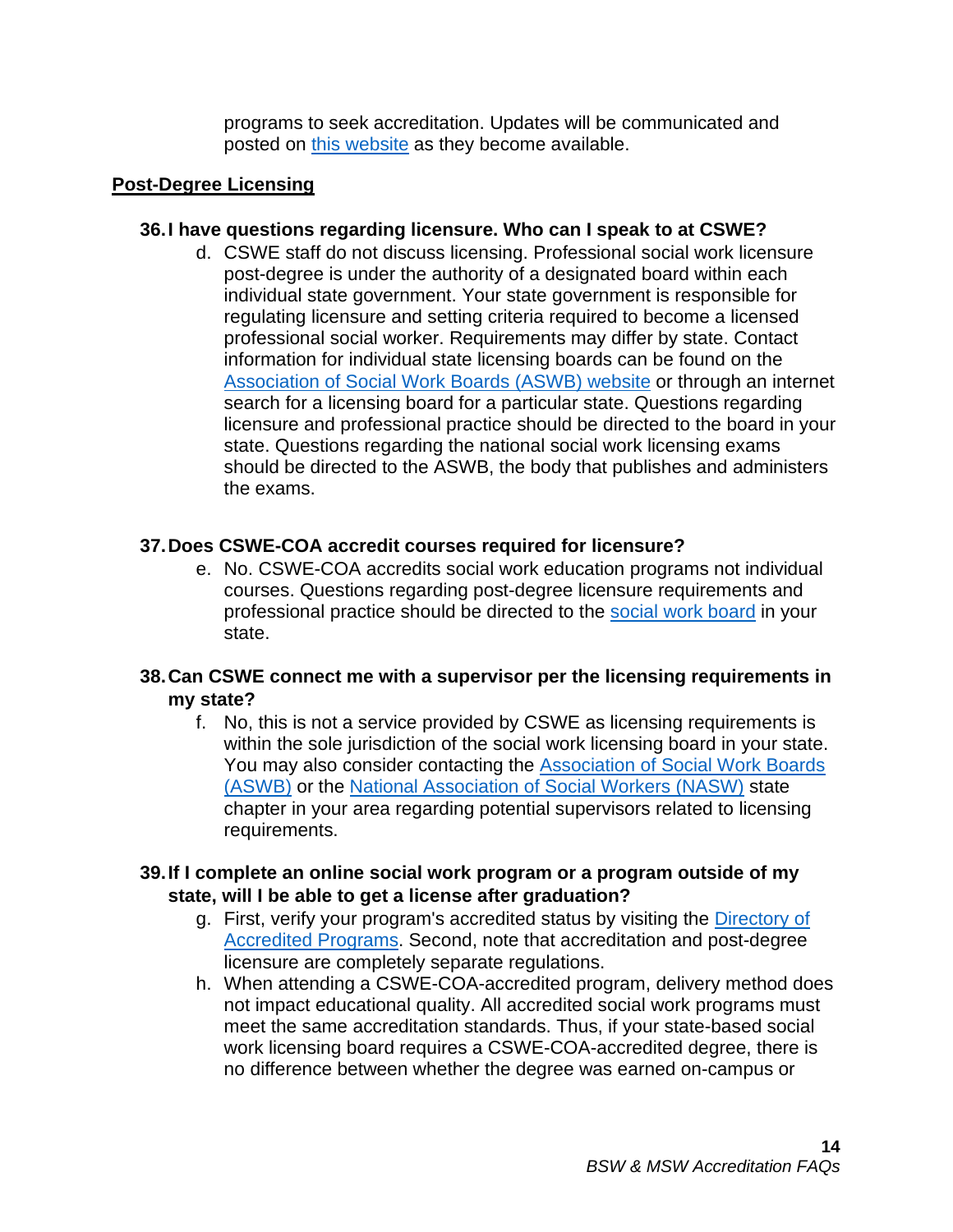online / in-state or out-of-state, from our perspective. It is CSWEaccredited.

- i. Programs with online options work with their state higher education authority and regional accreditor to set the scope (regional, national, international, etc.) of their operations. CSWE's Commission on Accreditation (COA) nor the standards, determine the program's scope. It is within each accredited program's purview to solicit and gain approval to operate within their desired scope. Our directory is not sortable by a "regional, national, or international scope" feature.
- j. Programs may verify their approvals to operate within their desired scope by checking with the following entities / bodies: institution (university or college), institution's accreditation compliance office / officer, any federal / U.S. Department of Education contact, regional accreditor, and / or statebased higher education authority.
- k. Continue working with your program to determine if you are able to complete the degree requirements in your state of residence. For example, your licensing board may require certain courses, training, etc. in order to become licensed after graduation. Such requirements are set by your state, not CSWE. Check whether the requirements of your state and your chosen program are compatible by working with your state-based social work licensing board.
- a. CSWE staff do not discuss licensing. Professional social work licensure post-degree is under the authority of a designated board within each individual state government. Your state government is responsible for regulating licensure and setting criteria required to become a licensed professional social worker. Requirements may differ by state. Contact information for individual state licensing boards can be found on the [Association of Social Work Boards \(ASWB\) website](http://www.aswb.org/) or through an internet search for a licensing board for a particular state. Questions regarding licensure and professional practice should be directed to the board in your state. Questions regarding the national social work licensing exams should be directed to the ASWB, the body that publishes and administers the exams.

# <span id="page-14-0"></span>**List of Social Work Programs**

- **40.I am conducting research or interested in marketing a product/service to accredited social work programs. May I have a downloadable list or spreadsheet of social work programs with contact information?**
	- l. No, as an accrediting agency and membership organization, CSWE does not share contact information for research nor marketing purposes. Additionally, due to continuous changes in the accreditation status of social work programs, CSWE does not provide a spreadsheet of accredited programs. The **Directory of Accredited Programs** is searchable,